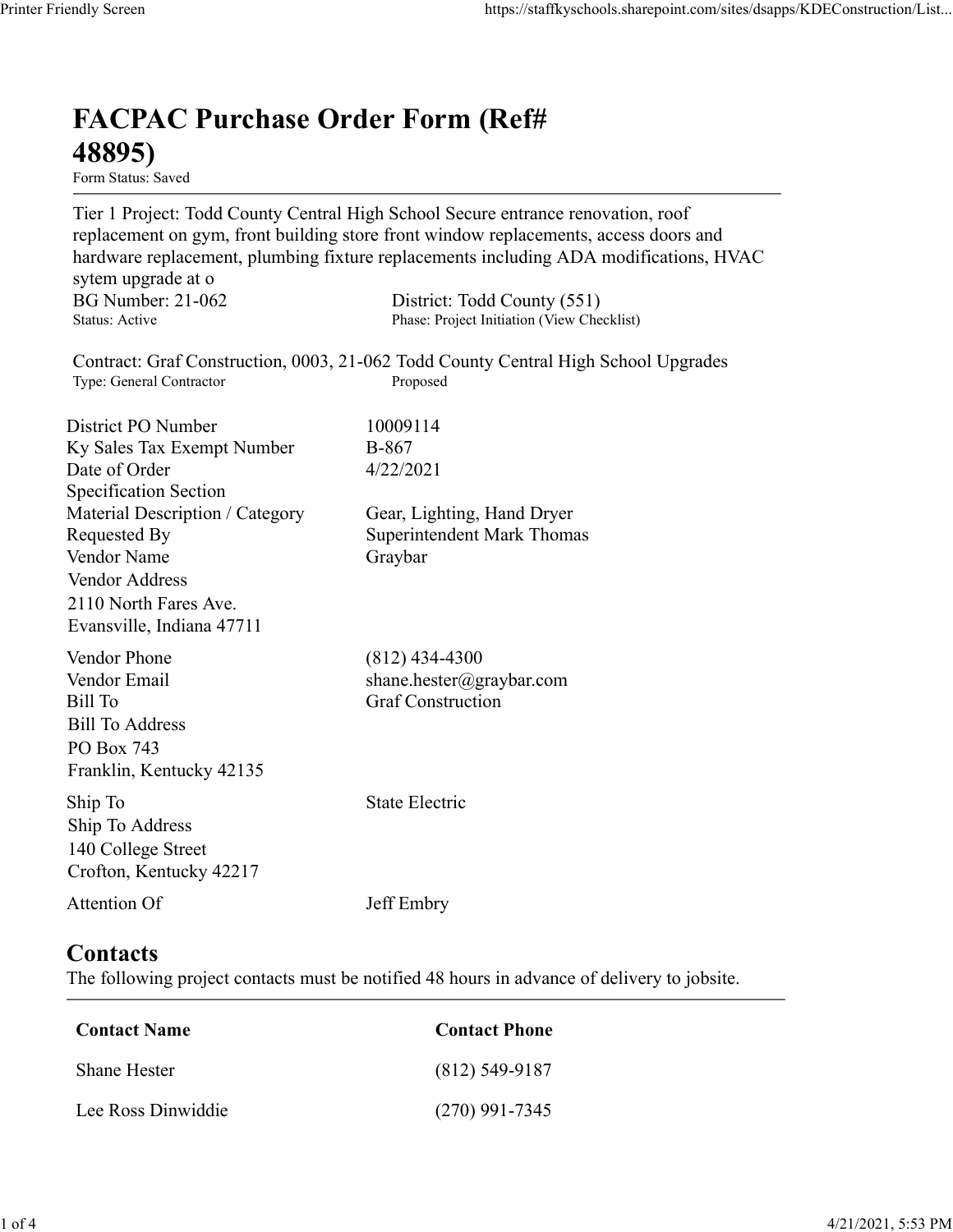## Materials

| endly Screen                                                                                                                                                                                                               |                              |              | https://staffkyschools.sharepoint.com/sites/dsapps/KDEConstruction/List |              |
|----------------------------------------------------------------------------------------------------------------------------------------------------------------------------------------------------------------------------|------------------------------|--------------|-------------------------------------------------------------------------|--------------|
| <b>Materials</b><br>Furnish the necessary materials to complete the following bid package(s) / specification<br>section(s) in its entirety. All materials shall be in accordance with the requirements of the<br>Contract. |                              |              |                                                                         |              |
| <b>Item Description</b>                                                                                                                                                                                                    | <b>Item</b><br><b>Number</b> | Quantity     | <b>Unit Price</b>                                                       | <b>Total</b> |
| Switchgear, Lighting, Hand<br>Dryer, Misc.                                                                                                                                                                                 | $\mathbf{1}$                 | $\mathbf{1}$ | \$55,927.26                                                             | \$55,927.26  |
|                                                                                                                                                                                                                            |                              |              | Purchase Order Total:                                                   | \$55,927.26  |
| <b>Authorization</b>                                                                                                                                                                                                       |                              |              |                                                                         |              |
| <b>Owner Authorization Date</b><br>Vendor Authorization Date                                                                                                                                                               | 4/22/2021<br>4/22/2021       |              |                                                                         |              |
|                                                                                                                                                                                                                            |                              |              |                                                                         |              |

| <b>Owner Authorization Date</b> | 4/22/202 |
|---------------------------------|----------|
| Vendor Authorization Date       | 4/22/202 |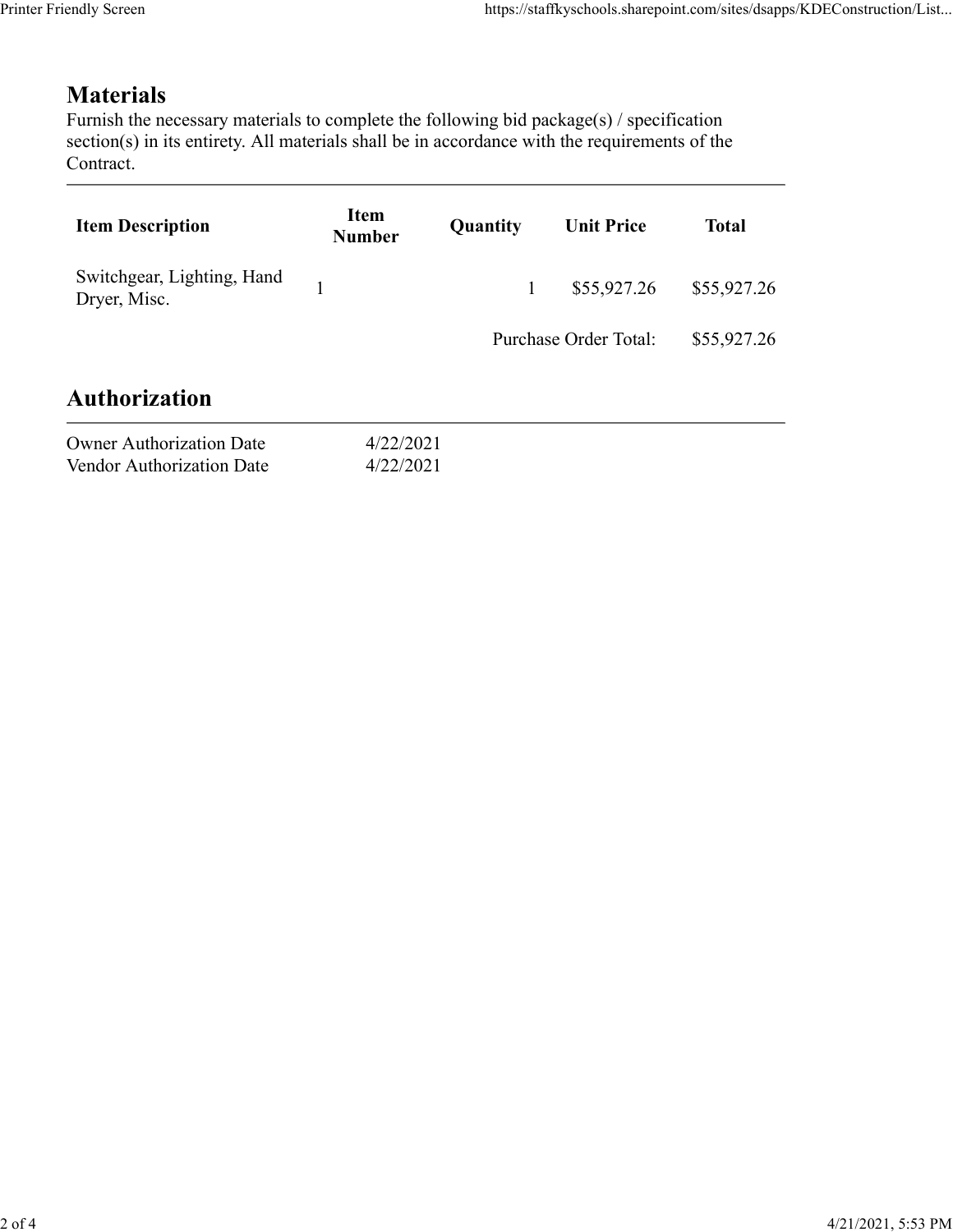| Purchase Order Signature Page (Online Form Ref# 48895)                                                                                                                                                                                                                                                                                                                                                                                                                                                                                                                                                                                                                                                                                                                                                                                                                                                                                                                                                                                                                                                                                                                                                                                                                                                                                                                                                                                                                                                                                                                                                                                                                                                                                                                                                                                                                                                                                                                                                                                                                                                                                              |      |
|-----------------------------------------------------------------------------------------------------------------------------------------------------------------------------------------------------------------------------------------------------------------------------------------------------------------------------------------------------------------------------------------------------------------------------------------------------------------------------------------------------------------------------------------------------------------------------------------------------------------------------------------------------------------------------------------------------------------------------------------------------------------------------------------------------------------------------------------------------------------------------------------------------------------------------------------------------------------------------------------------------------------------------------------------------------------------------------------------------------------------------------------------------------------------------------------------------------------------------------------------------------------------------------------------------------------------------------------------------------------------------------------------------------------------------------------------------------------------------------------------------------------------------------------------------------------------------------------------------------------------------------------------------------------------------------------------------------------------------------------------------------------------------------------------------------------------------------------------------------------------------------------------------------------------------------------------------------------------------------------------------------------------------------------------------------------------------------------------------------------------------------------------------|------|
|                                                                                                                                                                                                                                                                                                                                                                                                                                                                                                                                                                                                                                                                                                                                                                                                                                                                                                                                                                                                                                                                                                                                                                                                                                                                                                                                                                                                                                                                                                                                                                                                                                                                                                                                                                                                                                                                                                                                                                                                                                                                                                                                                     |      |
| Vendor                                                                                                                                                                                                                                                                                                                                                                                                                                                                                                                                                                                                                                                                                                                                                                                                                                                                                                                                                                                                                                                                                                                                                                                                                                                                                                                                                                                                                                                                                                                                                                                                                                                                                                                                                                                                                                                                                                                                                                                                                                                                                                                                              | Date |
| Owner                                                                                                                                                                                                                                                                                                                                                                                                                                                                                                                                                                                                                                                                                                                                                                                                                                                                                                                                                                                                                                                                                                                                                                                                                                                                                                                                                                                                                                                                                                                                                                                                                                                                                                                                                                                                                                                                                                                                                                                                                                                                                                                                               | Date |
|                                                                                                                                                                                                                                                                                                                                                                                                                                                                                                                                                                                                                                                                                                                                                                                                                                                                                                                                                                                                                                                                                                                                                                                                                                                                                                                                                                                                                                                                                                                                                                                                                                                                                                                                                                                                                                                                                                                                                                                                                                                                                                                                                     |      |
| <b>Terms and Conditions</b><br>1. Drawings, catalogs, cut sheets, or samples shall be submitted for approval.<br>2. All invoices shall be sent to the contractor/subcontractor designated on the purchase<br>order for approval. No invoices shall be sent directly to the Board of Education<br>(Owner) for payment.<br>3. All invoices shall reference the purchase order number.<br>4. No change in, modification of, or revision of this order shall be valid unless in writing<br>and signed by the Owner.<br>5. Vendor agrees to observe and comply with all applicable federal, state and locals laws,<br>rules, ordinances and regulations in performance of this order.<br>6. Vendor shall not assign this order or any right hereunder without first having obtained<br>the written consent of the Owner.<br>7. Deliveries are to be made in accordance with the Owner's schedule, as directed by the<br>General Contractor (GC), Construction Manager (CM) or Qualified Provider (QP).<br>8. The Owner may cancel this purchase order in whole or in part in the event that the<br>vendor fails or refuses to deliver any of the items purchased, within the time provided,<br>or otherwise violates any of the conditions of this purchase order, or if it becomes<br>evident that the vendor is not providing materials in accordance with the specifications<br>or with such diligence as to permit delivery on or before the delivery date.<br>9. The vendor agrees to deliver the items to the supplied hereunder free and clear of all<br>liens, encumbrances and claims.<br>10. If any of the goods covered under this purchase order are found to be defective in<br>material or workmanship, or otherwise not in conformity with the requirements of this<br>order, the Owner, in addition to the other rights which it may have under warranty or<br>otherwise, shall have the right to reject the same or require that such articles or<br>materials be corrected or replaced promptly with satisfactory materials or<br>workmanship.<br>11. By acknowledging receipt of this order, by performing the designated work or any |      |